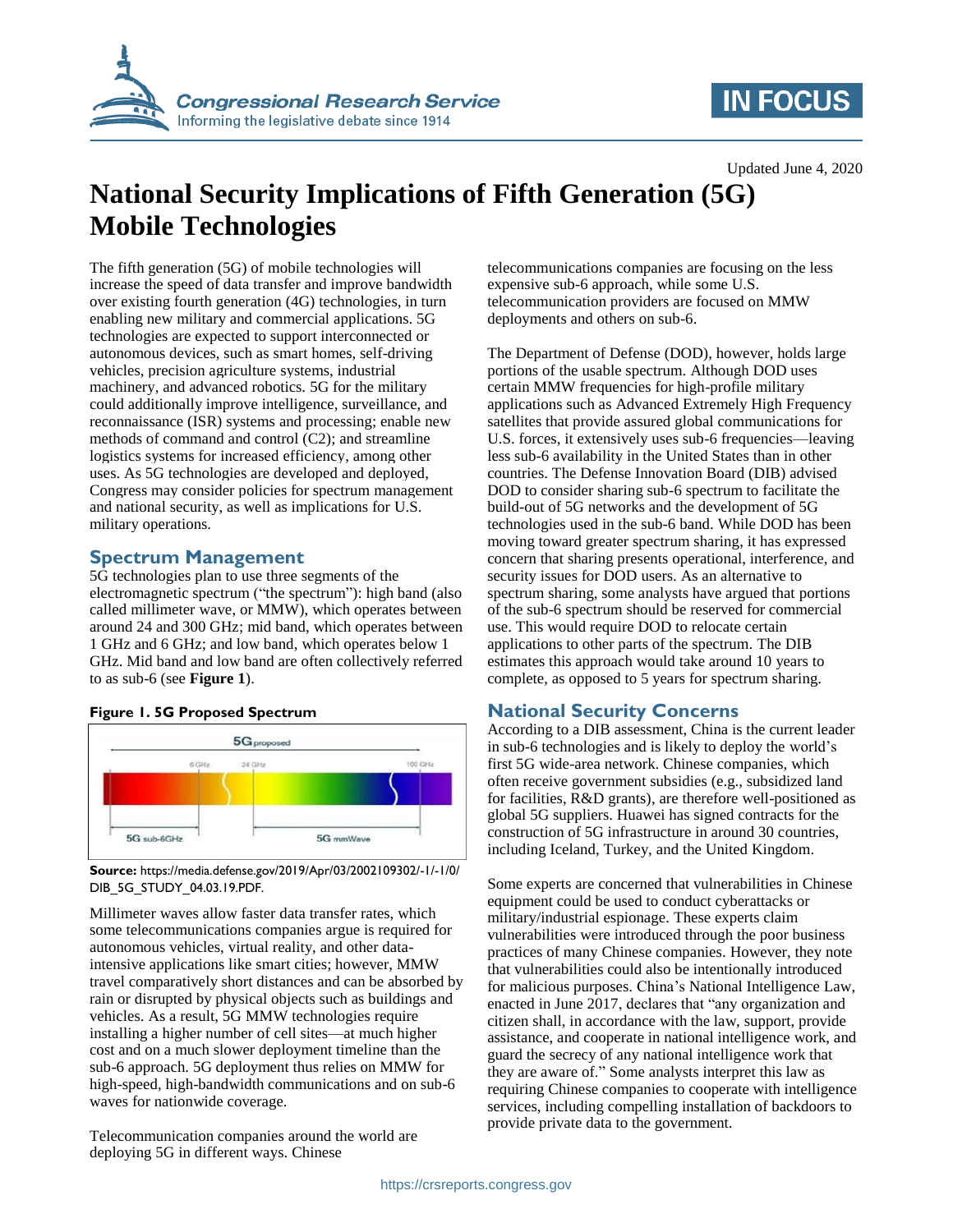Other analysts argue that the risks posed by Chinese telecommunications equipment vary depending on the equipment's location within the cellular network architecture. Most cellular networks are broken into two groups: the core network, which provides the gateway to the internet and ensures devices meet the provider's standards, and the radio access network, composed of the cellular towers that broadcast and receive radio signals (see **[Figure 2](#page-1-0)**). These analysts state that, while the risks posed by Chinese core networks are significant, the risks posed by Chinese radio access networks could be managed. Other analysts have argued that having any Chinese equipment in the network could pose potential security concerns. Such concerns have prompted some analysts to argue that the United States should limit intelligence sharing with any country operating Chinese-supplied 5G equipment.

#### <span id="page-1-0"></span>**Figure 2. Cellular Network Architecture**



**Source:** https://medium.com/@miccowang/5g-c-ran-and-therequired-technology-breakthrough-a1b2babf774.

In response to these national security concerns, Congress passed the Secure 5G and Beyond Act of 2020 (P.L. 116- 129), requiring the President to develop a strategy to protect 5G systems and infrastructure in the United States and assist allies and partners in their own protection efforts. The Administration released its 5G strategy in March 2020.

Similarly, in Section 254 of the FY2020 National Defense Authorization Act (P.L. 116-92), Congress directed DOD to develop a strategy to harness 5G "to enhance military capabilities, maintain a technological advantage on the battlefield, and accelerate the deployment of new commercial products and services enabled by 5G networks throughout the Department of Defense." DOD released an unclassified version of this strategy in May 2020.

#### **Implications for Military Operations**

5G technologies could have a number of potential military applications, particularly for autonomous vehicles, C2, logistics, maintenance, augmented and virtual reality, and ISR systems—all of which would benefit from improved data rates and lower latency (time delay).

Autonomous military vehicles, like their commercial counterparts, could potentially circumvent on-board data processing limitations by storing large databases (e.g., maps) in the cloud. Safe vehicle operations would require 5G's high data rates and low latency to download off-board information and synthesize it with on-board sensor data. Likewise, 5G could be used to transfer sensor data between operators and uninhabited vehicles and to network vehicles, potentially enabling new military concepts of operations, such as swarming (i.e., cooperative behavior in which vehicles autonomously coordinate to achieve a task).

5G technologies could also be incorporated into ISR systems, which increasingly demand high-bandwidths to process, exploit, and disseminate information from a growing number of battlespace sensors. This could provide commanders with timely access to actionable intelligence data, in turn improving operational decisionmaking. Similarly, 5G could reduce latency in other data-intensive activities, such as logistics and maintenance, and could additionally enable augmented or virtual reality environments that could enhance training.

Finally, command and control systems could benefit from the high speed, low latency capability of 5G. For example, the U.S. military currently uses satellite communications for most of its long-distance communications. However, satellites on orbit can significantly increase latency due to the amount of distance a signal needs to travel, causing delays in the execution of military operations.

Although DOD is in the initial stages of testing and experimentation for 5G applications, it has selected 12 military installations as test beds: Marine Corps Logistics Base Albany, GA, and Naval Base San Diego, CA ("smart warehouses"); Hill Air Force Base, UT ("spectrum sharing between 5G and airborne radar"); Joint Base Lewis-McChord, WA ("augmented and virtual reality"); Nellis Air Force Base, NV ("survivable command and control and network enhancement"); Naval Base Norfolk, VA ("shipwide and pier connectivity"); Joint Base Pearl Harbor-Hickam, HI ("enhancing aircraft mission readiness"); Joint Base San Antonio, TX ("augmented reality support of maintenance and training"); Tinker Air Force Base, OK ("spectrum sharing between military communications and 5G"); Camp Pendleton, CA (unspecified application); and Ft. Hood, TX, and the National Training Center at Ft. Irwin, CA ("connectivity for forward operating bases and tactical operations centers"). The Department requested \$1.5 billion for 5G and microelectronics in FY2021.

#### **Potential Questions for Congress**

- What approach to spectrum management (e.g., spectrum sharing, spectrum reallocation) will best protect DOD missions while meeting growing commercial demands?
- What are the risks to U.S. national security posed by Chinese 5G infrastructure in allied and partner nations? Can that risk be managed and, if so, how?
- Should the United States limit intelligence sharing with countries operating Chinese-supplied 5G equipment?
- Are any changes to operational concepts, force structure, doctrine, or posture required as a result of developments in or applications of military 5G?

**John R. Hoehn**, Analyst in Military Capabilities and Programs

**Kelley M. Sayler**, Analyst in Advanced Technology and Global Security